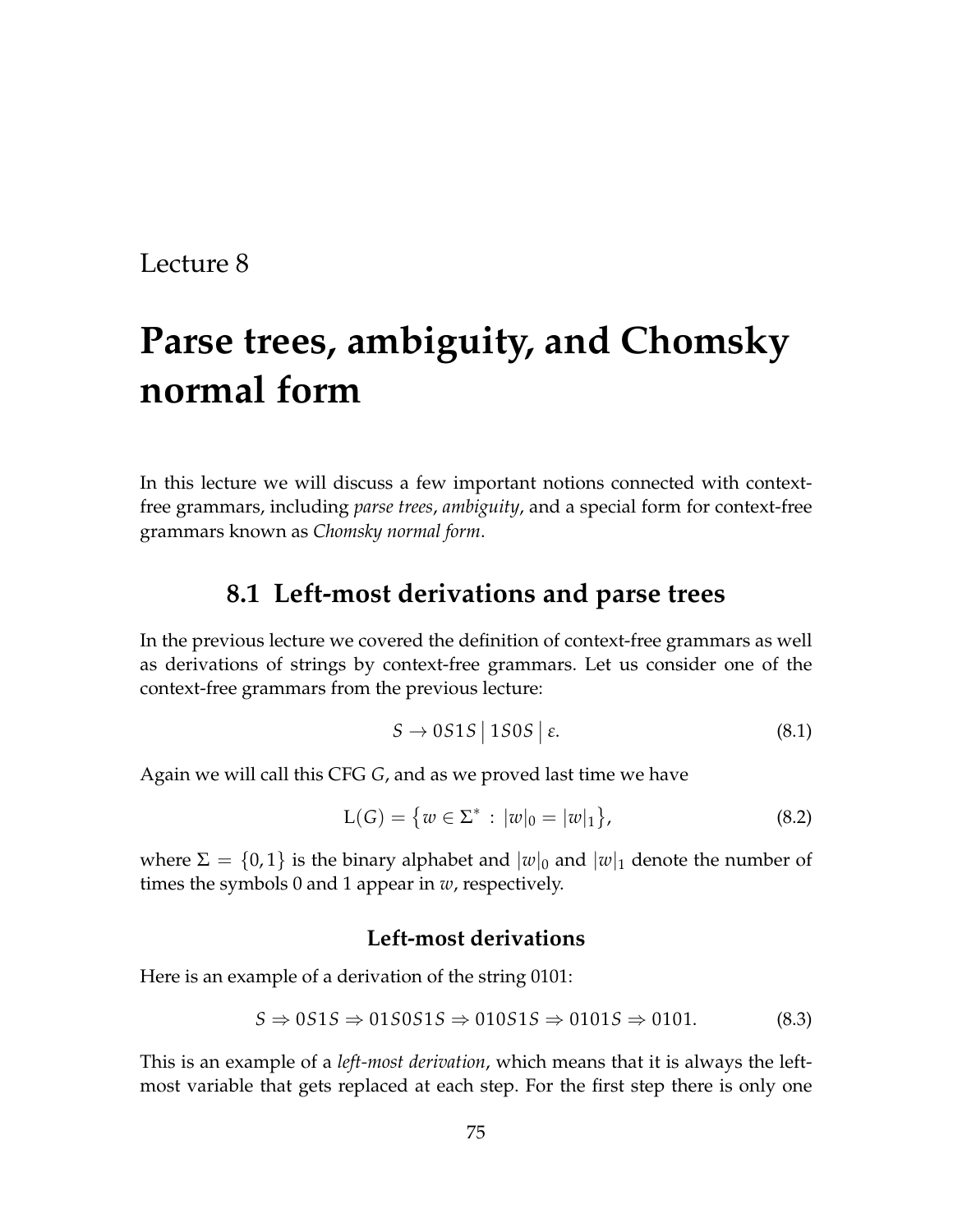variable that can possibly be replaced; this is true both in this example and in general. For the second step, however, one could choose to replace either of the occurrences of the variable *S*, and in the derivation above it is the left-most occurrence that gets replaced. That is, if we underline the variable that gets replaced and the symbols and variables that replace it, we see that this step replaces the left-most occurrence of the variable *S*:

$$
0\underline{S}1S \Rightarrow 0\underline{1S}0S1S. \tag{8.4}
$$

The same is true for every other step: always we choose the left-most variable occurrence to replace, and that is why we call this a left-most derivation. The same terminology is used in general, for any context-free grammar.

If you think about it for a moment, you will quickly realize that every string that can be generated by a particular context-free grammar can also be generated by that same grammar using a left-most derivation. This is because there is no "interaction" among multiple variables and/or symbols in any context-free grammar derivation; if we know which rule is used to substitute each variable, then it does not matter what order the variable occurrences are substituted, so you might as well always take care of the left-most variable during each step.

We could also define the notion of a *right-most derivation*, in which the rightmost variable occurrence is always evaluated first, but there is not really anything important about right-most derivations that is not already represented by the notion of a left-most derivation, at least from the viewpoint of this course. For this reason, we will not have any reason to discuss right-most derivations further.

#### **Parse trees**

With any derivation of a string by a context-free grammar we may associate a tree, called a *parse tree*, according to the following rules:

- 1. We have one node of the tree for each new occurrence of either a variable, a symbol, or an *ε* in the derivation, with the root node of the tree corresponding to the start variable. We only have nodes labeled *ε* when rules of the form  $V \rightarrow \varepsilon$  are applied.
- 2. Each node corresponding to a symbol or an *ε* is a leaf node (having no children), while each node corresponding to a variable has one child for each symbol, variable, or *ε* with which it is replaced. The children of each variable node are ordered in the same way as the symbols and variables in the rule used to replace that variable.

For example, the derivation  $(8.3)$  yields the parse tree illustrated in Figure  $8.1$ .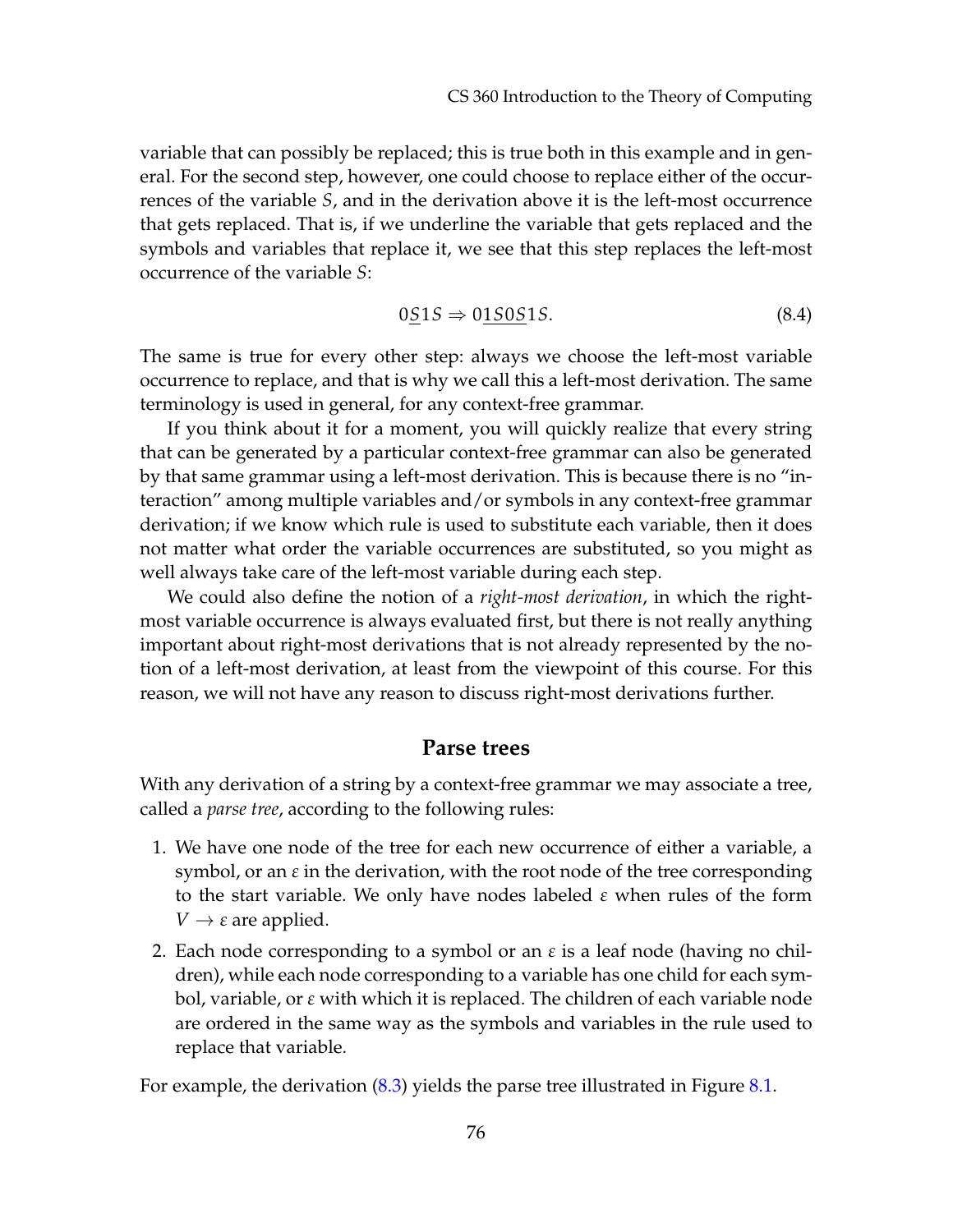

<span id="page-2-0"></span>Figure 8.1: The parse tree corresponding to the derivation [\(8.3\)](#page-0-0) of the string 0101.

There is a one-to-one and onto correspondence between parse trees and leftmost derivations, meaning that every parse tree uniquely determines a left-most derivation and each left-most derivation uniquely determines a parse tree.

## **8.2 Ambiguity**

Sometimes a context-free grammar will allow multiple parse trees (or, equivalently, multiple left-most derivations) for some strings in the language that it generates. For example, a left-most derivation of the string 0101 by the CFG [\(8.1\)](#page-0-1) that is different from [\(8.3\)](#page-0-0) is

<span id="page-2-1"></span>
$$
S \Rightarrow 0S1S \Rightarrow 01S \Rightarrow 010S1S \Rightarrow 0101S \Rightarrow 0101. \tag{8.5}
$$

The parse tree corresponding to this derivation is illustrated in Figure [8.2.](#page-3-0)

When it is the case, for a given context-free grammar *G*, that there exists at least one string  $w ∈ L(G)$  having at least two different parse trees, the CFG *G* is said to be *ambiguous*. Note that this is so even if there is just a single string having multiple parse trees; in order to be *unambiguous*, a CFG must have just a single, unique parse tree for *every* string it generates.

Being unambiguous is generally considered to be a positive attribute of a CFG, and indeed it is a requirement for some applications of context-free grammars.

### **Designing unambiguous CFGs**

In some cases it is possible to come up with an unambiguous context-free grammar that generates the same language as an ambiguous context-free grammar. For example, we can come up with a different context-free grammar for the language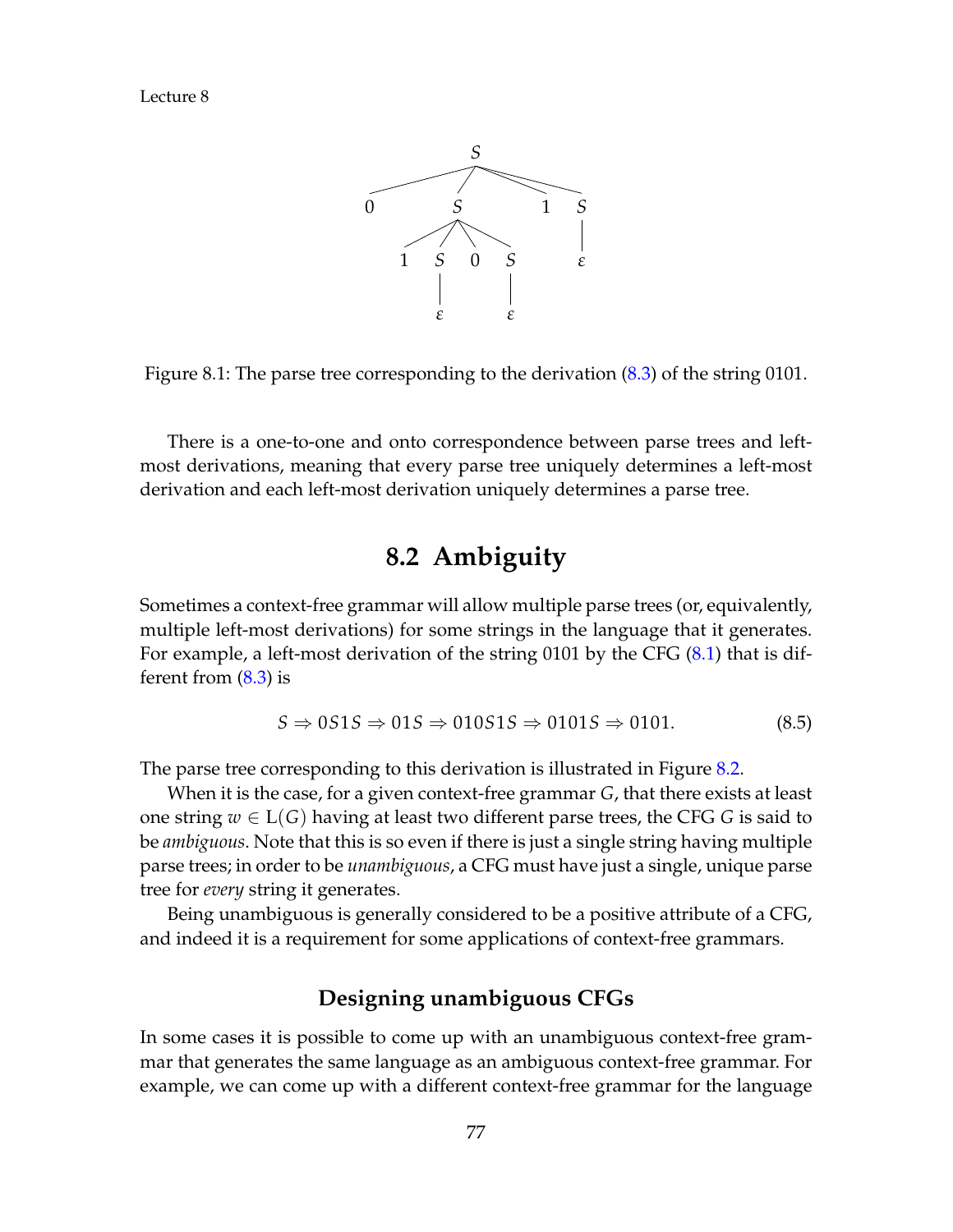CS 360 Introduction to the Theory of Computing



<span id="page-3-0"></span>Figure 8.2: The parse tree corresponding to the derivation [\(8.5\)](#page-2-1) of the string 0101.

L(*G*) described in [\(8.2\)](#page-0-2) that, unlike the CFG [\(8.1\)](#page-0-1), is unambiguous. Here is such a CFG:

$$
S \to 0X1S \mid 1Y0S \mid \varepsilon
$$
  
\n
$$
X \to 0X1X \mid \varepsilon
$$
  
\n
$$
Y \to 1Y0Y \mid \varepsilon
$$
\n(8.6)

We will not take the time to go through a proof that this CFG is unambiguous, but if you think about it for a few moments you should be able to convince yourself that it is unambiguous. The variable *X* generates strings having the same number of 0s and 1s, where the number of 1s never exceeds the number of 0s when you read from left to right, and the variable *Y* is similar except the role of the 0s and 1s is reversed. If you try to generate a particular string by a left-most derivation with this CFG, you will never have more than one option as to which rule to apply.

Here is another example of how an ambiguous CFG can be modified to make it unambiguous. Let us define an alphabet

$$
\Sigma = \{a, b, +, *, (,) \}
$$
 (8.7)

along with a CFG

<span id="page-3-2"></span> $S \to S + S | S * S | (S) | a |$  $|b \t(8.8)$ 

This grammar generates strings that look like arithmetic expressions in variables *a* and *b*, where we allow the operations  $*$  and  $+$ , along with parentheses.

For example, the string  $(a + b) * a + b$  corresponds to such an expression, and one derivation for this string is as follows:

<span id="page-3-1"></span>
$$
S \Rightarrow S*S \Rightarrow (S) * S \Rightarrow (S+S) * S \Rightarrow (a+S) * S \Rightarrow (a+b) * S
$$
  

$$
\Rightarrow (a+b) * S + S \Rightarrow (a+b) * a + S \Rightarrow (a+b) * a + b.
$$
(8.9)

This happens to be a left-most derivation, as it is always the left-most variable that is substituted. The parse tree corresponding to this derivation is shown in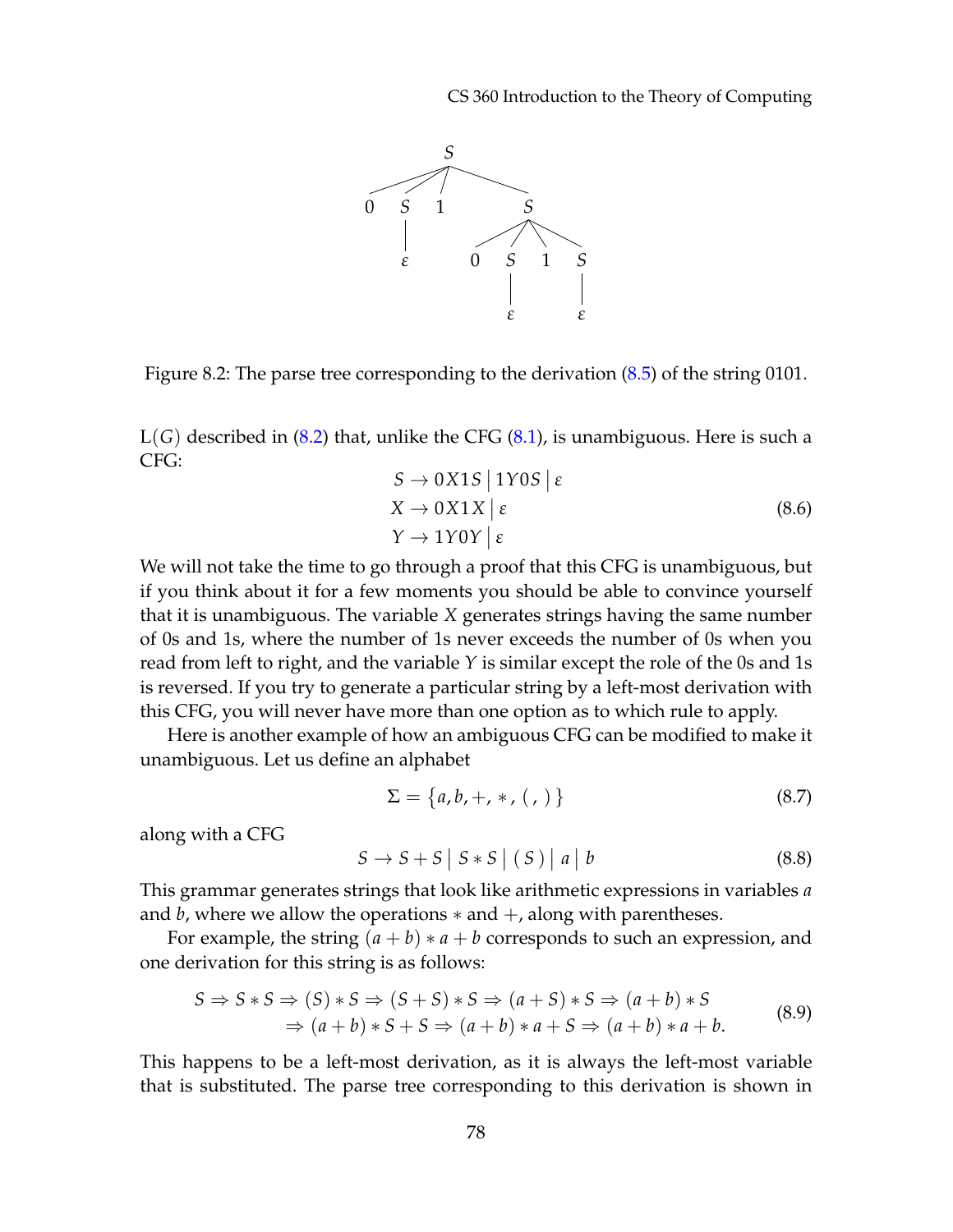

<span id="page-4-0"></span>Figure 8.3: Parse tree for  $(a + b) * a + b$  corresponding to the derivation [\(8.9\)](#page-3-1).

Figure [8.3.](#page-4-0) You can of course imagine a more complex version of this grammar allowing for other arithmetic operations, variables, and so on, but we will stick to the grammar in  $(8.8)$  for the sake of simplicity.

The CFG [\(8.8\)](#page-3-2) is ambiguous. For instance, a different (left-most) derivation for the same string  $(a + b) * a + b$  as before is

<span id="page-4-1"></span>
$$
S \Rightarrow S + S \Rightarrow S * S + S \Rightarrow (S) * S + S
$$
  
\n
$$
\Rightarrow (S + S) * S + S \Rightarrow (a + S) * S + S \Rightarrow (a + b) * S + S
$$
  
\n
$$
\Rightarrow (a + b) * a + S \Rightarrow (a + b) * a + b,
$$
\n(8.10)

and the parse tree for this derivation is shown in Figure [8.4.](#page-5-0)

Notice that the parse tree illustrated in Figure [8.4](#page-5-0) is appealing because it actually carries the meaning of the expression  $(a + b) * a + b$ , in the sense that the tree structure properly captures the order in which the operations should be applied according to the standard order of precedence for arithmetic operations. In contrast, the parse tree shown in Figure [8.3](#page-4-0) seems to represent what the expression  $(a + b) * a + b$  would evaluate to if we lived in a society where addition was given higher precedence than multiplication.

The ambiguity of the grammar  $(8.8)$ , along with the fact that parse trees may not represent the meaning of an arithmetic expression in the sense just described, is a problem in some settings. For example, if we were designing a compiler and wanted a part of it to represent arithmetic expressions (presumably allowing much more complicated ones than our grammar from above allows), a CFG along the lines of [\(8.8\)](#page-3-2) would be completely inadequate.

We can, however, come up with a new CFG for the same language that is much better, in the sense that it is unambiguous and properly captures the meaning of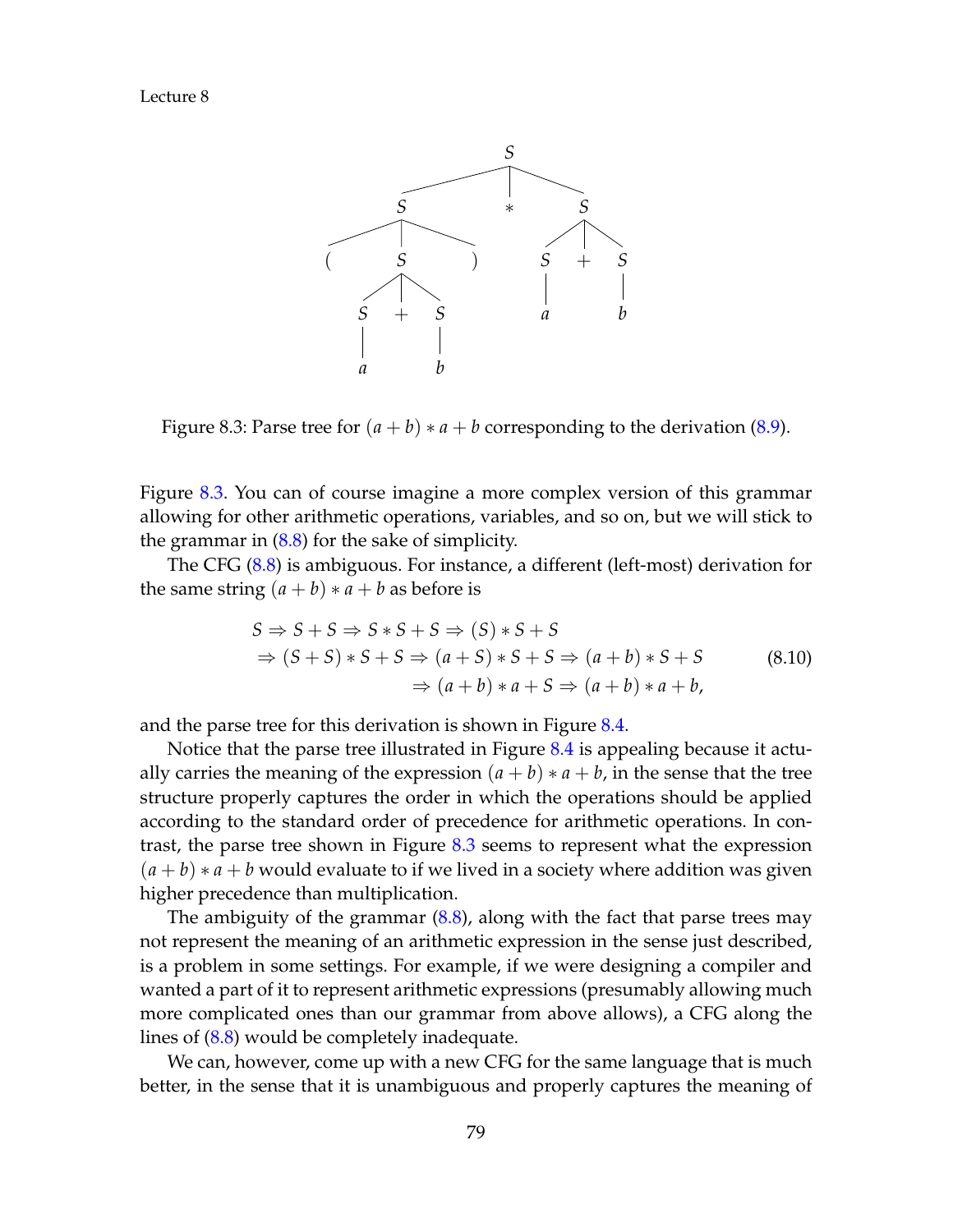CS 360 Introduction to the Theory of Computing



<span id="page-5-0"></span>Figure 8.4: Parse tree for  $(a + b) * a + b$  corresponding to the derivation [\(8.10\)](#page-4-1).

arithmetic expressions (given that we give multiplication higher precedence than addition). Here it is:

<span id="page-5-1"></span>
$$
S \to T \mid S + T
$$
  
\n
$$
T \to F \mid T * F
$$
  
\n
$$
F \to I \mid (S)
$$
  
\n
$$
I \to a \mid b
$$
  
\n(8.11)

For example, the unique parse tree corresponding to the string  $(a + b) * a + b$  is as shown in Figure [8.5.](#page-6-0)

To better understand the CFG [\(8.11\)](#page-5-1), it may help to associate meanings with the different variables. In this CFG, the variable *T* generates *terms*, the variable *F* generates *factors*, and the variable *I* generates *identifiers*. An expression is either a term or a sum of terms, a term is either a factor or a product of factors, and a factor is either an identifier or an entire expression inside of parentheses.

#### **Inherently ambiguous languages**

While we have seen that it is sometime possible to come up with an unambiguous CFG that generates the same language as an ambiguous CFG, it is not always possible. There are some context-free languages that can only be generated by ambiguous CFGs. Such languages are called *inherently ambiguous* context-free languages. An example of an inherently ambiguous context-free language is this one:

$$
\{0^n 1^m 2^k : n = m \text{ or } m = k\}.
$$
 (8.12)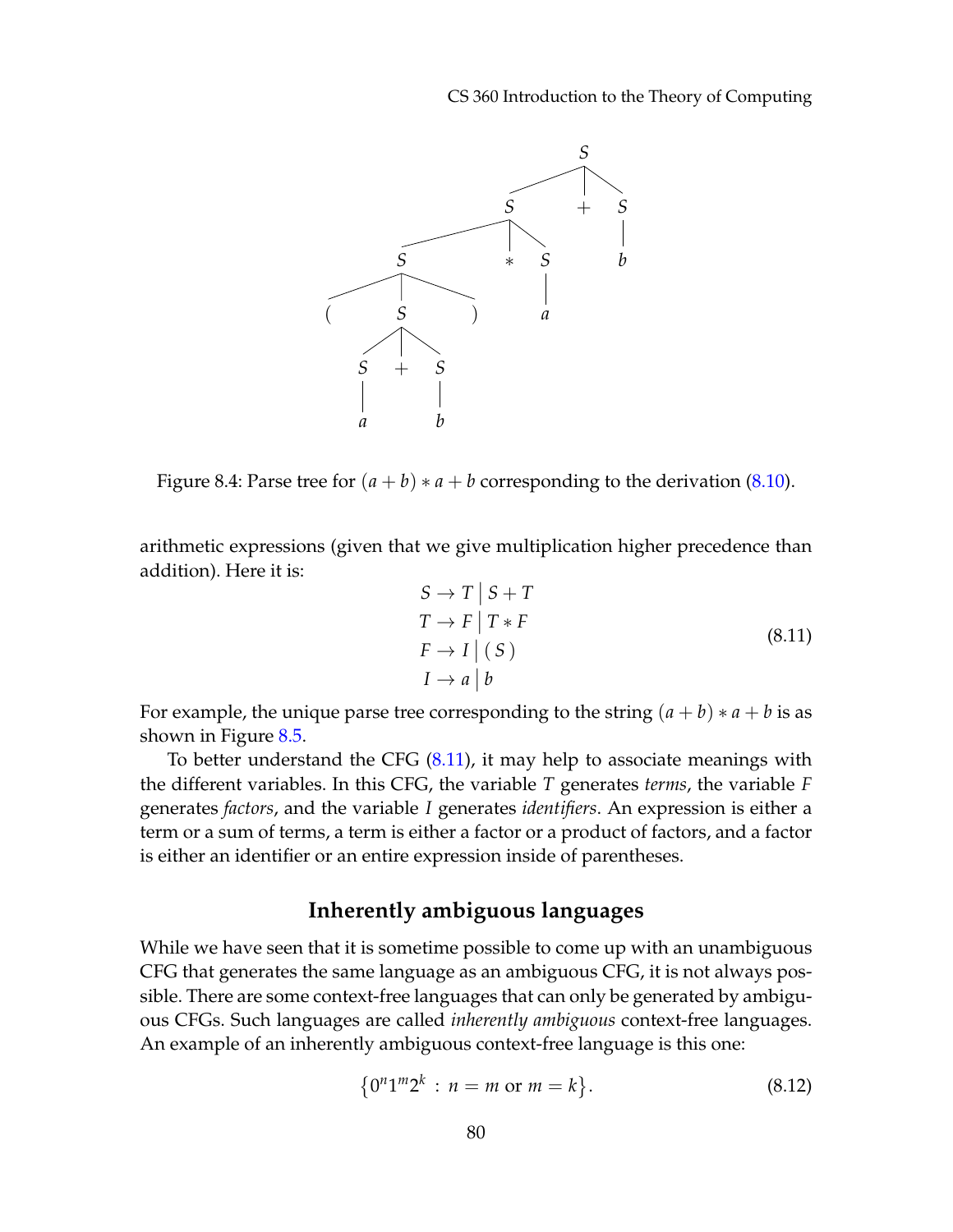

<span id="page-6-0"></span>Figure 8.5: Unique parse tree for  $(a + b) * a + b$  for the CFG [\(8.11\)](#page-5-1).

We will not prove that this language is inherently ambiguous, but the intuition is that no matter what CFG you come up with for this language, the string  $0^n1^n2^n$ will always have multiple parse trees for some sufficiently large natural number *n*.

## **8.3 Chomsky normal form**

Some context-free grammars are strange. For example, the CFG

$$
S \to SSSS \mid \varepsilon \tag{8.13}
$$

simply generates the language  $\{\varepsilon\}$ ; but it is obviously ambiguous, and even worse it has infinitely many parse trees (which of course can be arbitrarily large) for the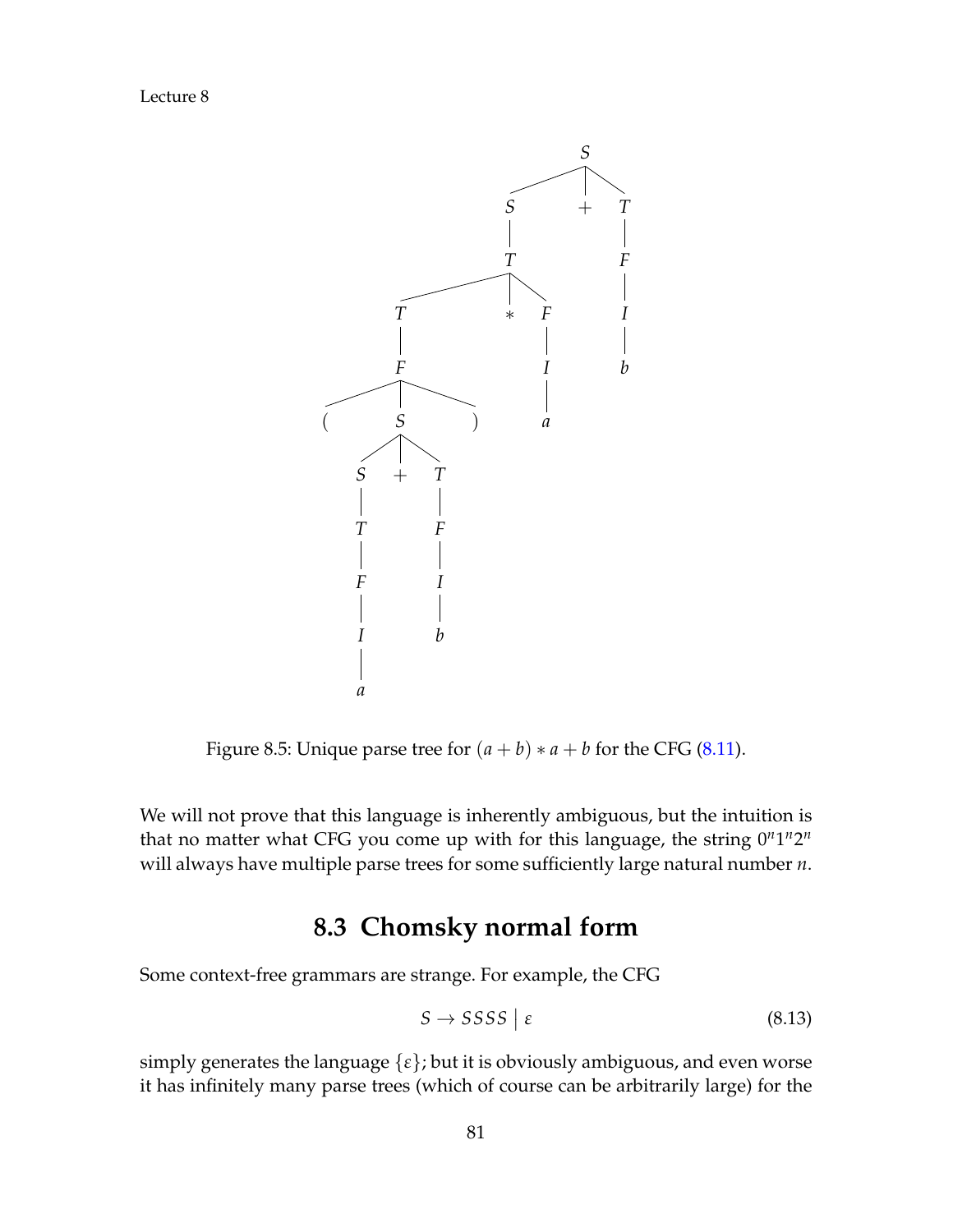CS 360 Introduction to the Theory of Computing



<span id="page-7-0"></span>Figure 8.6: A hypothetical example of a parse tree for a CFG in Chomsky normal form.

only string *ε* it generates. While we know we cannot always eliminate ambiguity from CFGs, as some context-free languages are inherently ambiguous, we can at least eliminate the possibility to have infinitely many parse trees for a given string. Perhaps more importantly, for any given CFG *G*, we can always come up with a new CFG *H* for which  $L(H) = L(G)$ , and for which we are guaranteed that every parse tree for a given string  $w \in L(H)$  has the same size and a very simple, binarytree-like structure.

To be more precise about the specific sort of CFGs and parse trees we are talking about, it is appropriate at this point to define *Chomsky normal form* for context-free grammars.

**Definition 8.1.** A context-free grammar *G* is in *Chomsky normal form* if every rule of *G* has one of the following three forms:

- 1.  $X \rightarrow YZ$ , for variables *X*, *Y*, and *Z*, and where neither *Y* nor *Z* is the start variable,
- 2.  $X \rightarrow a$ , for a variable *X* and a symbol *a*, or
- 3. *S*  $\rightarrow$  *ε*, for *S* the start variable.

Now, the reason why a CFG in Chomsky normal form is nice is that every parse tree for such a grammar has a simple form: the variable nodes form a binary tree, and for each variable node that does not have two variable node children, a single symbol node hangs off. A hypothetical example meant to illustrate the structure we are talking about is given in Figure [8.6.](#page-7-0) Notice that the start variable always appears exactly once at the root of the tree because it is never allowed on the righthand side of any rule.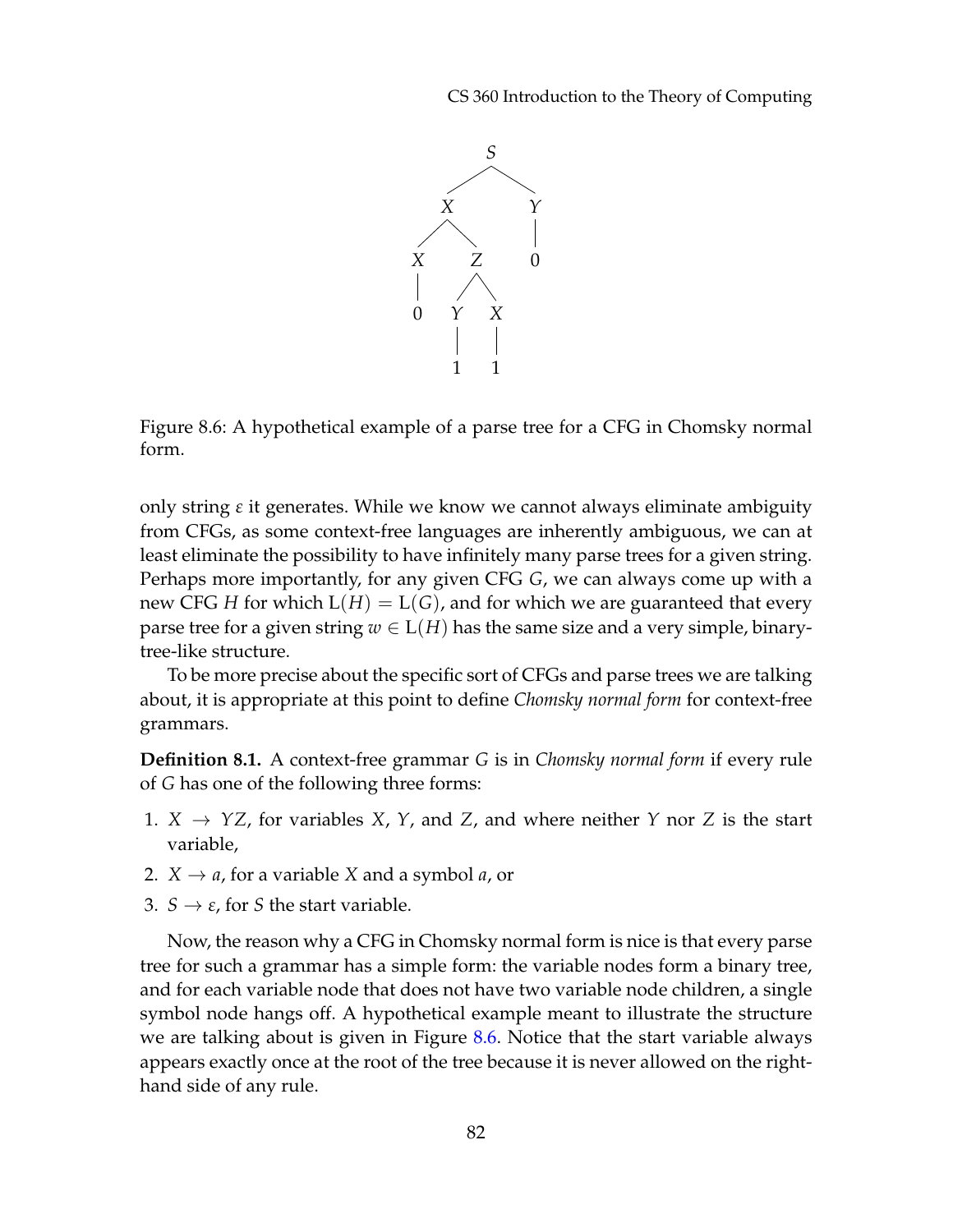<span id="page-8-0"></span>Figure 8.7: The unique parse tree for *ε* for a CFG in Chomsky normal form, assuming it includes the rule  $S \to \varepsilon$ .

If the rule  $S \to \varepsilon$  is present in a CFG in Chomsky normal form, then we have a special case that does not match the structure described above. In this case we can have the very simple parse tree shown in Figure [8.7](#page-8-0) for *ε*, and this is the only possible parse tree for this string.

Because of the special form that a parse tree must take for a CFG *G* in Chomsky normal form, we have that *every* parse tree for a given string  $w \in L(G)$  must have exactly  $2|w| - 1$  variable nodes and  $|w|$  leaf nodes (except for the special case  $w = \varepsilon$ , in which we have one variable node and 1 leaf node). An equivalent statement is that every derivation of a (nonempty) string *w* by a CFG in Chomsky normal form requires exactly  $2|w| - 1$  substitutions.

The following theorem establishes that every context-free language is generated by a CFG in Chomsky normal form.

<span id="page-8-3"></span>**Theorem 8.2.** Let  $\Sigma$  be an alphabet and let  $A \subseteq \Sigma^*$  be a context-free language. There *exists a CFG G in Chomsky normal form such that*  $A = L(G)$ *.* 

The usual way to prove this theorem is through a construction that converts an arbitrary CFG *G* into a CFG *H* in Chomsky normal form for which  $L(H) = L(G)$ . The conversion is, in fact, fairly straightforward—a summary of the steps one may perform to do this conversion for an arbitrary CFG  $G = (V, \Sigma, R, S)$  appear below. To illustrate how these steps work, let us start with the following CFG, which generates the balanced parentheses language BAL from the previous lecture:

<span id="page-8-1"></span>
$$
S \to (S)S \mid \varepsilon \tag{8.14}
$$

1. Add a new start variable  $S_0$  along with the rule  $S_0 \rightarrow S$ .

Doing this will ensure that the start variable  $S_0$  never appears on the right-hand side of any rule.

Applying this step to the CFG [\(8.14\)](#page-8-1) yields

<span id="page-8-2"></span>
$$
S_0 \to S
$$
  
\n
$$
S \to (S)S \mid \varepsilon
$$
\n(8.15)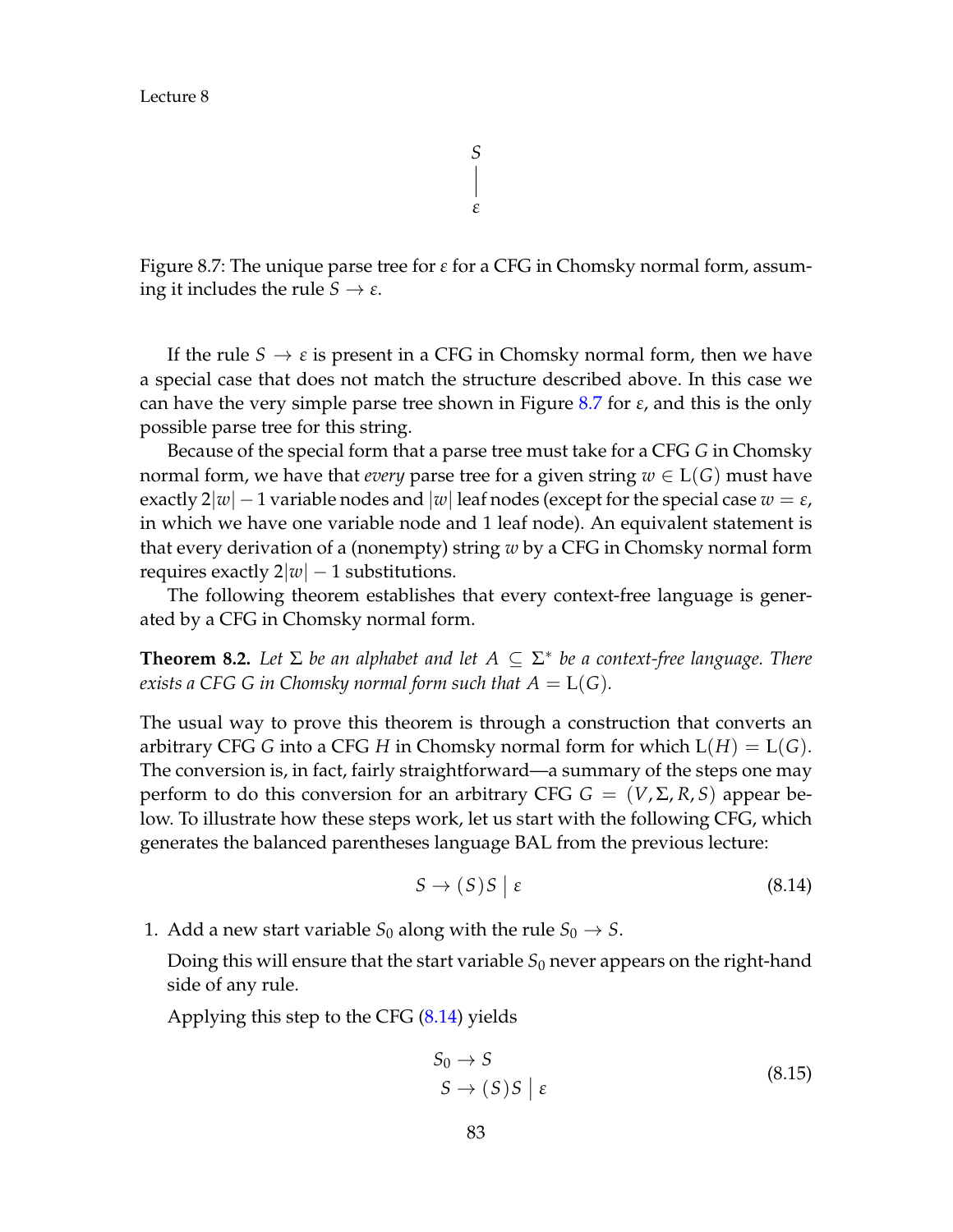2. Introduce a new variable  $X_a$  for each symbol  $a \in \Sigma$ .

First include the new rule  $X_a \rightarrow a$ . Then, for every other rule in which *a* appears on the right-hand side, except for the cases when *a* appears all by itself on the right-hand side, replace each *a* with *Xa*.

Continuing with our example, the CFG [\(8.15\)](#page-8-2) is transformed into this CFG (where we will use the names *L* and *R* rather than the weird-looking variables  $X_{(}$  and  $X_{)}$  in the interest of style):

<span id="page-9-0"></span>
$$
S_0 \to S
$$
  
\n
$$
S \to LSRS \mid \varepsilon
$$
  
\n
$$
L \to (\text{R} \to \text{)}
$$
 (8.16)

3. Split up rules of the form  $X \to Y_1 \cdots Y_m$ , whenever  $m \geq 3$ , using auxiliary variables in a straightforward way.

In particular,  $X \to Y_1 \cdots Y_m$  can be broken up as

$$
X \rightarrow Y_1 Z_2
$$
  
\n
$$
Z_2 \rightarrow Y_2 Z_3
$$
  
\n
$$
\vdots
$$
  
\n
$$
Z_{m-2} \rightarrow Y_{m-2} Z_{m-1}
$$
  
\n
$$
Z_{m-1} \rightarrow Y_{m-1} Y_m
$$
  
\n(8.17)

Note that we must use separate auxiliary variables for each rule so that there is no "cross talk" between different rules—so do not reuse the same auxiliary variables to break up multiple rules.

Transforming the CFG [\(8.16\)](#page-9-0) in this way results in the following CFG:

<span id="page-9-1"></span>
$$
S_0 \to S
$$
  
\n
$$
S \to LZ_2 \mid \varepsilon
$$
  
\n
$$
Z_2 \to SZ_3
$$
  
\n
$$
Z_3 \to RS
$$
  
\n
$$
L \to (\mathbb{R} \to)
$$
  
\n(8.18)

4. Eliminate  $\varepsilon$ -rules of the form  $X \to \varepsilon$  and "repair the damage."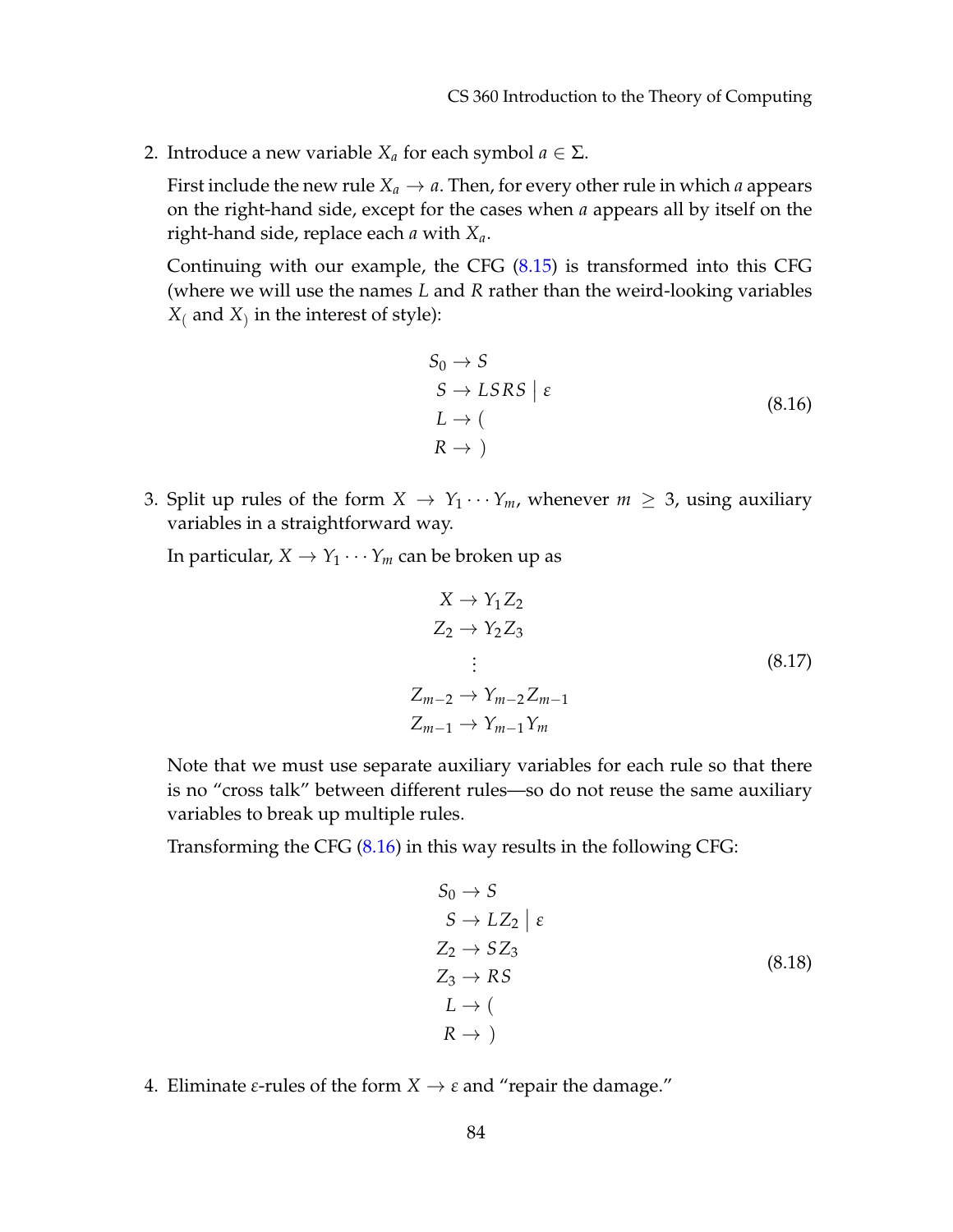Aside from the special case  $S_0 \rightarrow \varepsilon$ , there is never any need for rules of the form  $X \to \varepsilon$ ; you can get the same effect by simply duplicating rules in which X appears on the right-hand side, and directly replacing or not replacing *X* with *ε* in each possible combination. You might introduce new *ε*-rules in this way, but they can be handled recursively—and any time a new *ε*-rule is generated that was already eliminated, it is not added back in.

Transforming the CFG [\(8.18\)](#page-9-1) in this way results in the following CFG:

<span id="page-10-0"></span>
$$
S_0 \rightarrow S \mid \varepsilon
$$
  
\n
$$
S \rightarrow LZ_2
$$
  
\n
$$
Z_2 \rightarrow SZ_3 \mid Z_3
$$
  
\n
$$
Z_3 \rightarrow RS \mid R
$$
  
\n
$$
L \rightarrow (\text{ } R \rightarrow)
$$
  
\n(8.19)

Note that we do end up with the *ε*-rule  $S_0 \rightarrow \varepsilon$ , but we do not eliminate this one because  $S_0 \rightarrow \varepsilon$  is the special case that we allow as an  $\varepsilon$ -rule.

5. Eliminate unit rules, which are rules of the form  $X \to Y$ .

Rules like this are never necessary, and they can be eliminated provided that we also include the rule  $X \to w$  in the CFG whenever  $Y \to w$  appears as a rule. If you obtain a new unit rule that was already eliminated (or is the unit rule currently being eliminated), it is not added back in.

Transforming the CFG [\(8.19\)](#page-10-0) in this way results in the following CFG:

$$
S_0 \to LZ_2 \mid \varepsilon
$$
  
\n
$$
S \to LZ_2
$$
  
\n
$$
Z_2 \to SZ_3 \mid RS \mid)
$$
  
\n
$$
Z_3 \to RS \mid)
$$
  
\n
$$
L \to (\nR \to)
$$
  
\n(8.20)

At this point we are finished; this context-free grammar is in Chomsky normal form.

The description above is only meant to give you the basic idea of how the construction works and does not constitute a formal proof of Theorem [8.2.](#page-8-3) It is possible, however, to be more formal and precise in describing this construction in order to obtain a proper proof of Theorem [8.2.](#page-8-3)